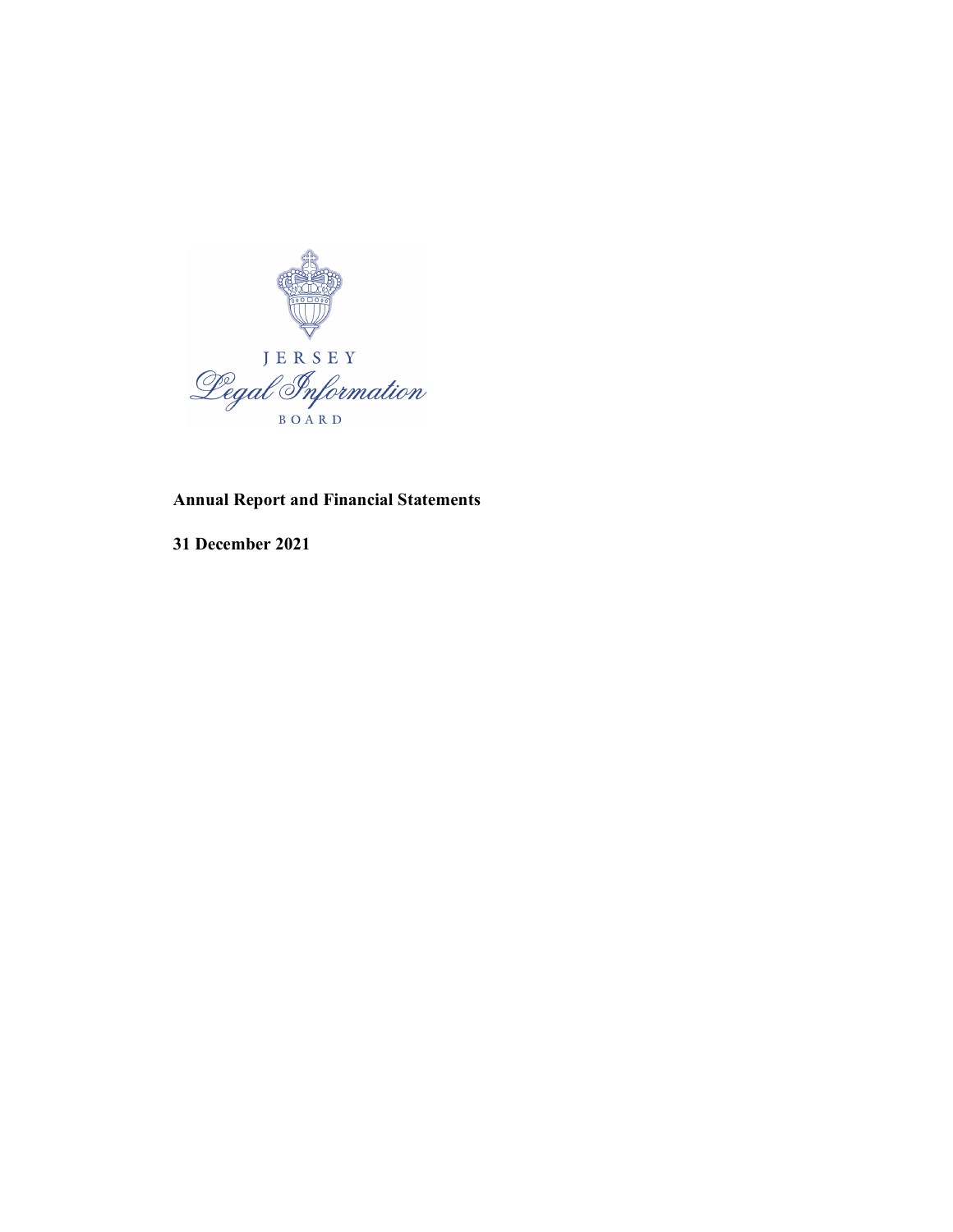# ANNUAL REPORT AND FINANCIAL STATEMENTS FOR THE YEAR ENDED 31 DECEMBER 2021

| <b>CONTENTS</b>                                                               | Page           |
|-------------------------------------------------------------------------------|----------------|
| Jersey Legal Information Board Members and Adviser                            | $\mathbf{1}$   |
| <b>Annual Report for 2021</b>                                                 | $\overline{2}$ |
| <b>Statement of Finance Director's Responsibilities</b>                       | 5              |
| <b>Statement on Internal Control</b>                                          | 6              |
| <b>Grant Assurance Statement</b>                                              | 7              |
| Independent Auditor's Report to the Members of Jersey Legal Information Board | 8              |
| <b>Profit and Loss Account</b>                                                | 11             |
| <b>Balance Sheet</b>                                                          | 12             |
| <b>Statement of Movement in Total Funds</b>                                   | 13             |
| <b>Notes to the Financial Statements</b>                                      | 14             |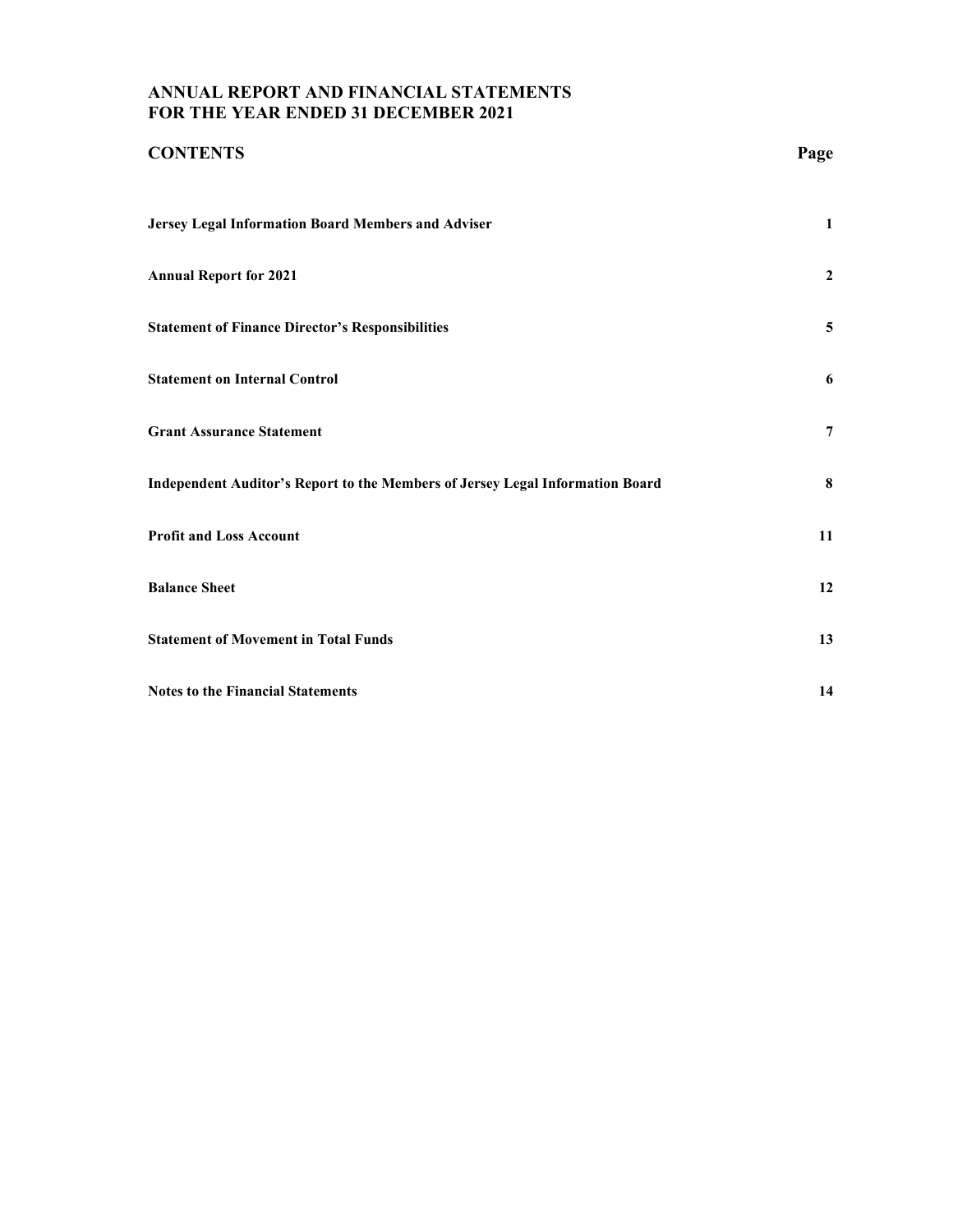## JERSEY LEGAL INFORMATION BOARD MEMBERS AND ADVISER

## BOARD MEMBERS

The Bailiff, Timothy Le Cocq (Chairman) Neville Benbow, Law Society of Jersey Advocate Adam Clarke, Judicial Greffier Advocate Barbara Corbett, Law Society of Jersey Steven Dicker, Modernisation and Digital Mark Egan, Greffier of the States Marcus Ferbrache, JLIB Programme Director James Lambert, JLIB Finance Director Robert MacRae, Deputy Bailiff Lucy Marsh-Smith, Principal Legislative Drafter Advocate Mark Temple QC, HM Attorney General Advocate Matthew Thompson, Master of the Royal Court Deputy Scott Wickenden

# ADVISER TO JLIB

David Zimmerman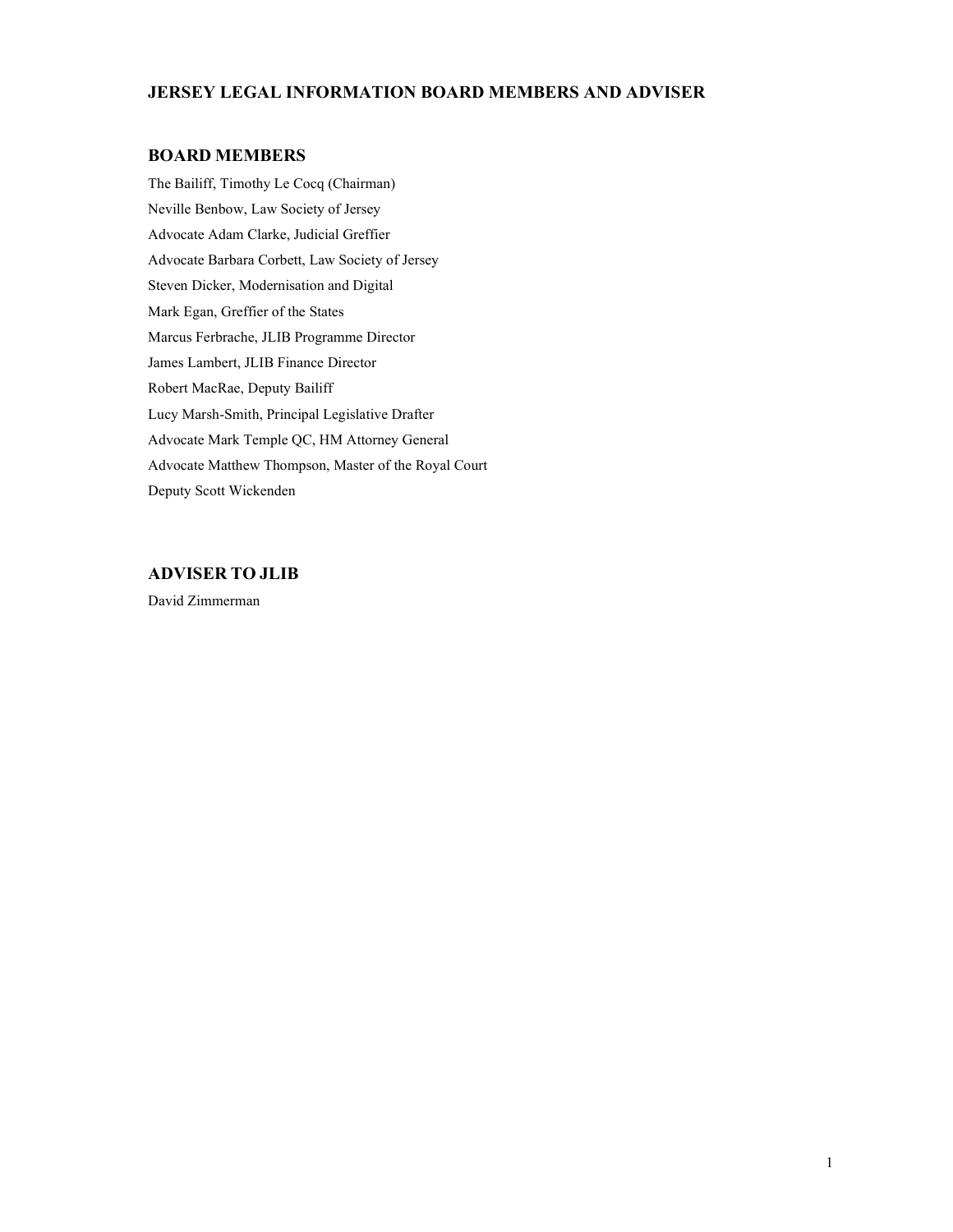## ANNUAL REPORT FOR 2021

#### Digital transformation of the courts

The Court Digital project continued to dominate Jersey Legal Information Board (the Board or JLIB) activities in 2021. In March, the Judicial Greffier signed a contract with Netmaster Solutions (now part of Thomson Reuters) to licence CaseLines, an electronic bundling and case presentation system that is widely used in courts worldwide. This will replace the production, distribution of paper bundles and their use in court. The rollout of the system began with civil matters heard by the Master of the Royal Court, where the number of cases is relatively low, but bundles can fill multiple lever arch files or even multiple boxes of files. After seeing the benefits of the new system in those cases, use of the system has been extended to further case types, and the phased rollout will continue in 2022.

It has been said that Jurats develop strong biceps and long arms in their role, due to the voluminous amounts of paper that they are required to carry. In 2021, the Jurats and Commissioners were issued with laptops so that they could access court bundles via CaseLines, and they now also have @courts.je email addresses, reflecting the need for them to securely exchange emails amongst themselves and with court officials. The courts.je domain name was adopted in 2021 for use by staff across the Court Service rather than the @gov.je addresses previously used, reflecting that the judiciary is independent from government.

The rollout of video conferencing equipment continued with the installation of new screens, cameras, microphones and other equipment in the Magistrate's Courts. The Wi-Fi signal was improved in the Magistrate's Court building to allow for lawyers to connect their laptops reliably to the internet. Thirty six large touch screen monitors were purchased and installed in seven courtrooms, for use with CaseLines by judges, Jurats and counsel.

The process of procuring a judicial case management system reached a significant milestone on 20 September when many months of drafting and discussing the requirements concluded with the publication of an invitation to tender. Bids were received from five suppliers on 1 November, triggering an intense period of detailed evaluation of the responses. Two systems were shortlisted, and representatives from across the courts and tribunals including administrators, judges and Jurats took part in presentations, demonstrations and hands-on testing, resulting in selecting a preferred supplier in December.

While JLIB has contributed time and expertise to the Court Digital project, it continues to be taxpayer funded through a capital vote in the Government Plan. The JLIB Programme Director's role on the project included managing finances and contracts. Four JLIB members have served on the project board. The monetary value of the JLIB Programme Director's work on the project amounted to £53,536 in 2021.

#### Enhancements to jerseylaw.je

On 27 September, Islanders enjoyed a one-off extra bank holiday to commemorate the corn riots of 1769 when around 500 people stormed the Royal Court to demand reforms to the way the Island was governed. One outcome was the publishing two years later of the Code of 1771, the first compendium of the laws of the Island, and the first time that Islanders could properly establish what their rights and responsibilities were. To coincide with the  $250<sup>th</sup>$ anniversary of the publication of the Code, JLIB worked closely with the Legislative Drafting Office to launch changes to the legislation section of jerseylaw.je. The Legislation (Jersey) Law 2021 came into force, formalising the introduction of continual law revision to replace annual revisions. Legislation is now organised by subject, rather than by chapter number, and there were other smaller changes to improve usability. A new technical approach was used that will help futureproof the site, as part of the most significant changes to the site in over five years. The Board wishes to thank the website user group for their feedback. Further changes are planned for 2022.

Earlier in the year, JLIB also commemorated the anniversary of the Code by publishing translations of the Island's Royal Charters from Latin into English. The Royal Charters were granted by sixteen English (and subsequently British) Sovereigns from Edward III in 1341 to James II in 1687. The Royal Charters granted various rights to Islanders, including the right for the people of Jersey to be governed by their own laws and adjudicated on by their own courts, the right to export Jersey goods to England (and latterly Great Britain) free from import duties, and the general right to govern themselves in relation to matters of domestic concern. The Royal Charters are a key part of the constitutional arrangements between Jersey and the Crown and are still of relevance today.

The translations were carried out by Professor Thornton, Deputy Vice Chancellor of Huddersfield University, who has previously published books including The Channel Islands 1370 – 1640 and a book on the Charters of Guernsey published in 2004. He has also written an article in the Jersey and Guernsey Law Review entitled Jersey's Royal Charters of Liberties published in 2009. JLIB hopes that Professor Thornton will carry out further research into the historical context of each charter in 2022.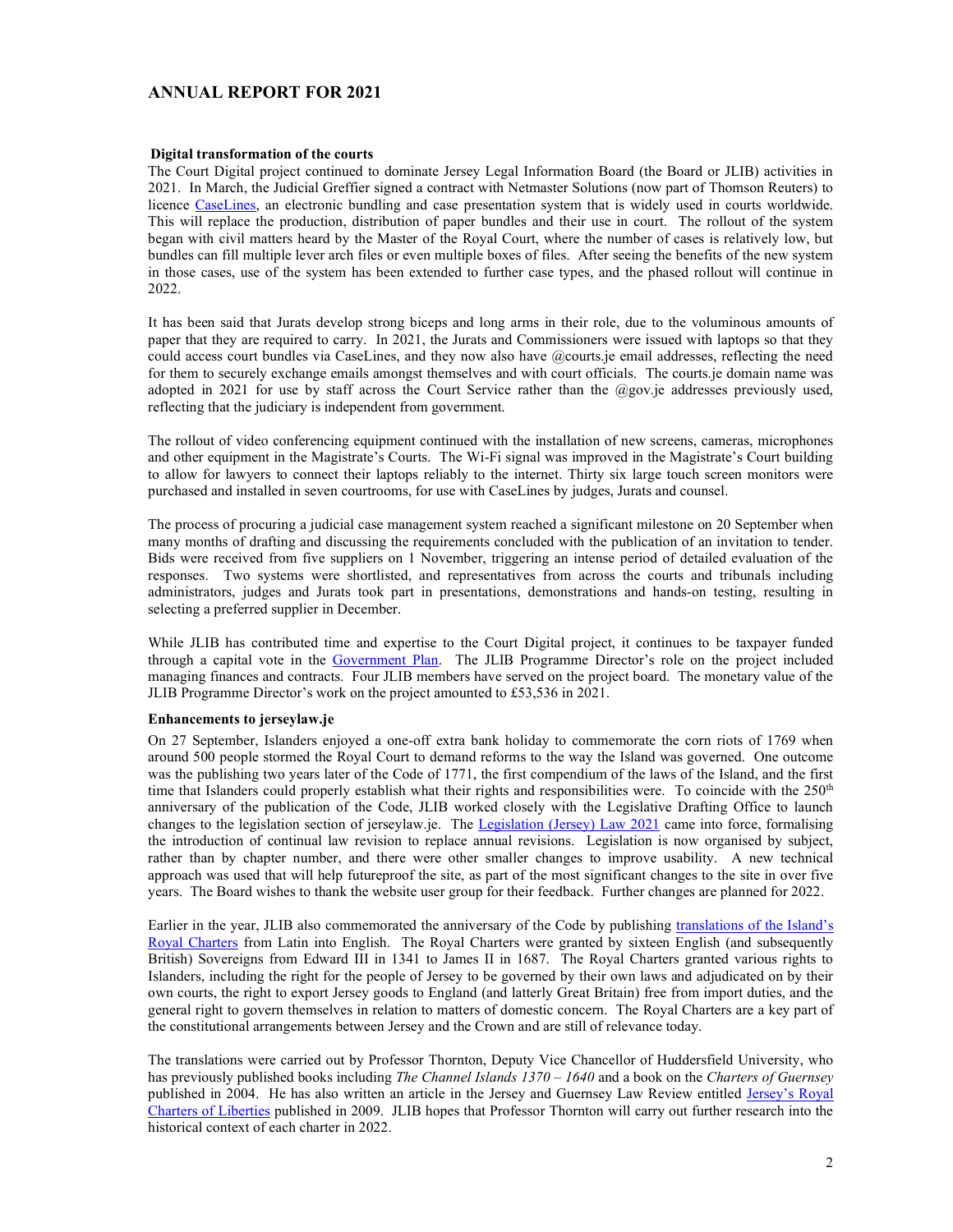## ANNUAL REPORT FOR 2021 (CONTINUED)

### Composition of the Board

The Board wishes to thank Advocate Barbara Corbett who stood down from the Board in December after seven years of representing the interests of members of the Law Society of Jersey. Advocate Corbett was elected to the Board at a time when the subscriptions paid by law firms to access the subscriber-only sections of jerseylaw.je were seen as benefitting the largest firms to the detriment of the smallest ones. She successfully called for a reform of the subscription policy, resulting in a regime where the same fee per Jersey qualified lawyer applies irrespective of the size of a firm. Over the years, Advocate Corbett has helped guide JLIB's Executive Group as well as being a member of the Board.

JLIB is now seeking a new representative of the Law Society (ideally, a practitioner with an interest in the application of technology in the judicial system) at a time when the ability to initiate a case and to submit documents and access information online is imminent. After a recent change to the governance of the Board, the new member will serve for a maximum of three years.

#### Subscription management

Previously, law firms were written to at the end of each year to ask how many Jersey qualified lawyers they employed, and this number was used to determine the value of subscriptions invoiced the following year. The total number was lower in 2021 than in 2020, leading to a drop in subscription income. An internal audit of the number of lawyers reported by the firms compared to the number recorded by the Law Society of Jersey showed some anomalies. In 2022, this process will be amended so that the number of Jersey qualified lawyers is now derived from the list maintained by the Law Society, which lawyers are obliged to update when they have a change of circumstances such as moving between firms.

#### Governance changes

In July, ten Board members took part in the annual strategy workshop, an awayday where the Board reviews its strategic and business planning. This year, the review of the why, what and how of JLIB's vision benefitted from external facilitation by Howard Le Cornu of The Resolution Centre. Following this, a working party proposed changes to the governance arrangements, including a move away from an Executive Group to a number of subgroups which have a narrower remit:

- Jerseylaw.je and Business As Usual
- Legislation
- Promotion
- Research and Development

These groups will meet for the first time in 2022, with the expectation that the narrower focus will help increase pace of delivery. A fifth group, to focus on the digital transformation of the courts, will form once the current project led by the Judicial Greffe transitions into business as usual.

### Research

Business travel remained challenging in 2021, leading to the cancellation of the Law Via the Internet conference (due to be held in London). The two day Courts Technology Conference went ahead in Columbus, Ohio in September, and JLIB's Programme Director was able to attend remotely. This conference is heavily US oriented, but the livestream format provides the ability to be selective over sessions more relevant to Jersey. However, remote attendance means it is not possible to attend the excellent exhibition space where vendors showcase their state-of-the-art technology.

Spend on conference fees remains reduced, with zero travel expenditure, continuing the reduced level of programme management and administration expenditure for the year.

The planned creation of a dedicated research and development working group in 2022 is hoped to reinvigorate JLIB's research activities which have waned in recent years, due to the effects of the pandemic and the Court Digital project moving from its research phase into delivery.

### Annual reporting

In December 2021, the Programme Director represented the Board at a workshop held by the Comptroller & Auditor General aimed at disseminating best practice to States of Jersey controlled bodies (grant funded and Arm's Length Organisations) on annual reporting. While JLIB has not received a grant from the Government of Jersey since 2014, JLIB intends to review its annual reporting and adopt or adapt the C&AG recommendations to suit that of a small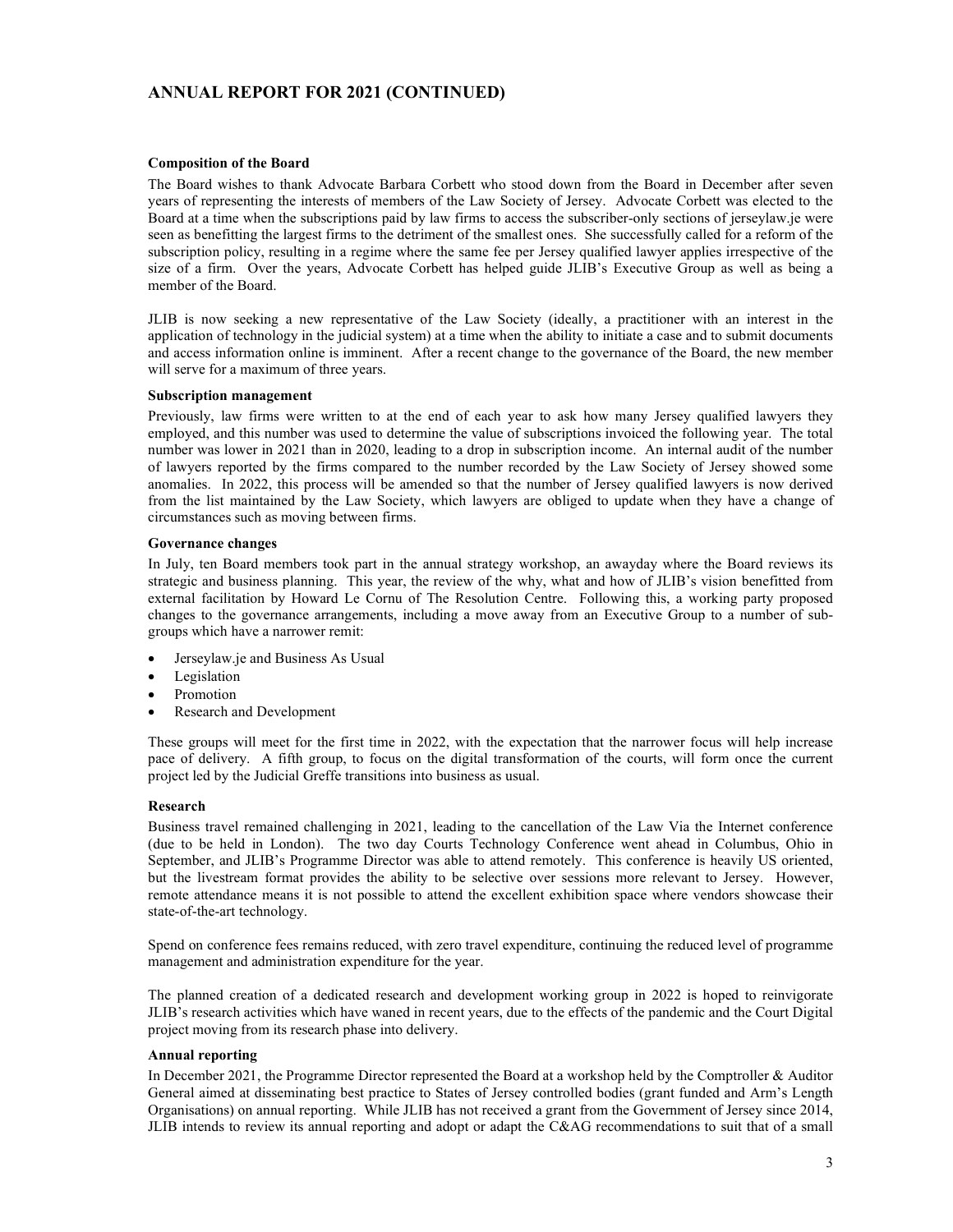# ANNUAL REPORT FOR 2021 (CONTINUED)

organisation that has no employees. Those changes could not be introduced in this reporting cycle, but will hopefully be adopted in the 2022 annual report.

## Summary of activities in 2021

The table below sets out some of the achievements made or maintained in 2021.

| Project          | <b>Achievements in 2021</b>                                                                                                                                                     |
|------------------|---------------------------------------------------------------------------------------------------------------------------------------------------------------------------------|
| Website          | Continued on-line publication of Jersey's customary and civil law<br>$\bullet$                                                                                                  |
|                  | Continued on-line publication of all Practice Directions<br>$\bullet$                                                                                                           |
|                  | Continued on-line publication of the Jersey and Guernsey Law Review<br>$\bullet$                                                                                                |
|                  | Continued on-line publication of Jersey law firms list<br>$\bullet$                                                                                                             |
|                  | Continued on-line publication of the library of legal books and texts<br>$\bullet$                                                                                              |
|                  | Increased on-line publication of annotated versions of various law chapters<br>$\bullet$                                                                                        |
|                  | Continued to generate 6 monthly statistics on website usage<br>$\bullet$                                                                                                        |
|                  | Continued to add Jersey Tribunals' judgments<br>$\bullet$                                                                                                                       |
|                  | Continued on-line publication of translated French laws<br>$\bullet$                                                                                                            |
|                  | Continued improvements to the Jurat's Manual<br>$\bullet$                                                                                                                       |
|                  | Developed enhancements to overhaul the search experience in the legislation<br>$\bullet$<br>section of the site                                                                 |
| Legislation      | Continued on-line publication of Jersey's legislation, as enacted<br>$\bullet$                                                                                                  |
| Revision         | Continued on-line publication of Jersey's legislation, as adopted<br>$\bullet$                                                                                                  |
|                  | Enhanced on-line publication of the current legislation which is now continually<br>$\bullet$                                                                                   |
|                  | consolidated and considered official for use in court                                                                                                                           |
| Case Law         | Continued on-line publication of Jersey Law Reports<br>$\bullet$                                                                                                                |
|                  | Continued on-line publication of Jersey's unreported judgments<br>$\bullet$                                                                                                     |
| On-line Guidance | Assisted Citizen's Advice Jersey with the development of their new website<br>$\bullet$                                                                                         |
| Civil Justice    | Continued with the promotion of mediation as an alternative mode of dispute<br>$\bullet$<br>resolution                                                                          |
| Criminal Justice | Continued to participate in Criminal Justice System Board projects for the further<br>$\bullet$<br>integration of the Criminal Justice system                                   |
| Research and     | Provided contract management and financial management for Court Digital<br>$\bullet$<br>project                                                                                 |
| Development      | Created job description for a product manager to be responsible for new court<br>$\bullet$<br>systems including CaseLines, video conferencing and new case management<br>system |
|                  | Continued research into court digitisation<br>$\bullet$                                                                                                                         |
|                  | Participated in Court Digital project board and procurement of new software<br>$\bullet$                                                                                        |
|                  | Managed £542k of taxpayer-funded spend on Court Digital in 2021<br>$\bullet$                                                                                                    |
|                  | Rolled out laptops and Office 365 accounts for Jurats<br>$\bullet$                                                                                                              |
|                  | Managed the implementation of new/replacement video conference facilities<br>٠                                                                                                  |
| Programme        | Continued appointment of a part-time Programme Director to provide<br>$\bullet$                                                                                                 |
| Management/      | programme management leadership, and to oversee JLIB's administration                                                                                                           |
| Administration   | Continued the use of an operating framework for members of JLIB<br>$\bullet$                                                                                                    |
|                  | Continued to make use of an Executive Group to implement strategy and policy<br>$\bullet$                                                                                       |
|                  | Attended conferences online: Courts Technology Conference, HMCTS Annual<br>$\bullet$<br>Public User Event                                                                       |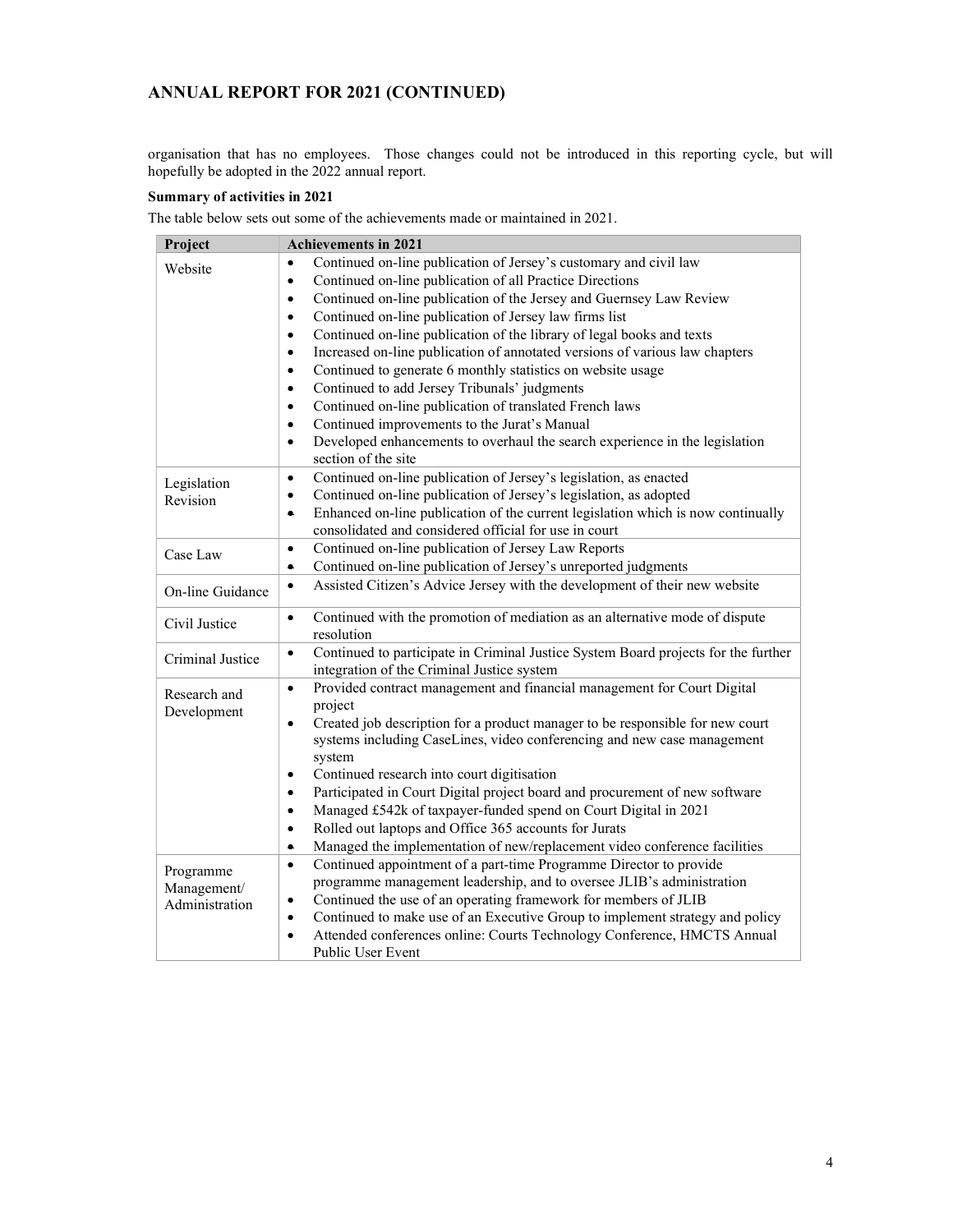## JERSEY LEGAL INFORMATION BOARD STATEMENT OF FINANCE DIRECTOR'S RESPONSIBILITIES For the year ended 31 December 2021

The Jersey Legal Information Board (the "Board") is not a States funded body under the Public Finances (Jersey) Law 2019 (it was incorporated under the Jersey Legal Information Board (Incorporation) Law 2004). However, in 2008 the Board appointed a person to fulfil the functions of Accounting Officer (referred to as Finance Director with effect from September 2015) with responsibility for preparing the financial statements and for transmitting them to the relevant authorities. The Board's financial statements have been prepared in compliance with United Kingdom Accounting Standards, including Financial Reporting Standard 102, The Financial Reporting Standard applicable in the United Kingdom and the Republic of Ireland (FRS 102) Section 1A (small entities) and the Jersey Legal Information Board (Incorporation) Law 2004.

In preparing these financial statements, the Finance Director is required to:

- select suitable accounting policies and then apply them consistently;
- make judgments and accounting estimates that are reasonable and prudent;
- state whether applicable UK Accounting Standards have been followed; and
- prepare the financial statements on the going concern basis unless it is inappropriate to presume that the Board will continue in business.

The Finance Director is responsible for keeping adequate accounting records that are sufficient to show and explain the Board's transactions, disclose with reasonable accuracy at any time the financial position of the Board, and enable them to ensure that the financial statements comply with best practice. The Finance Director is also responsible for safeguarding the assets of the Board, and hence for taking reasonable steps for the prevention and detection of fraud and other irregularities.

#### Disclosure of information to auditors

As far as the Finance Director is aware, there is no relevant audit information of which the Board's auditor is unaware. The Finance Director has taken all the steps that he ought to have taken as a director in order to make himself aware of any relevant audit information and to establish that the Board's auditor is aware of that information.

### Independent auditors

BDO Limited have indicated their willingness to continue in office.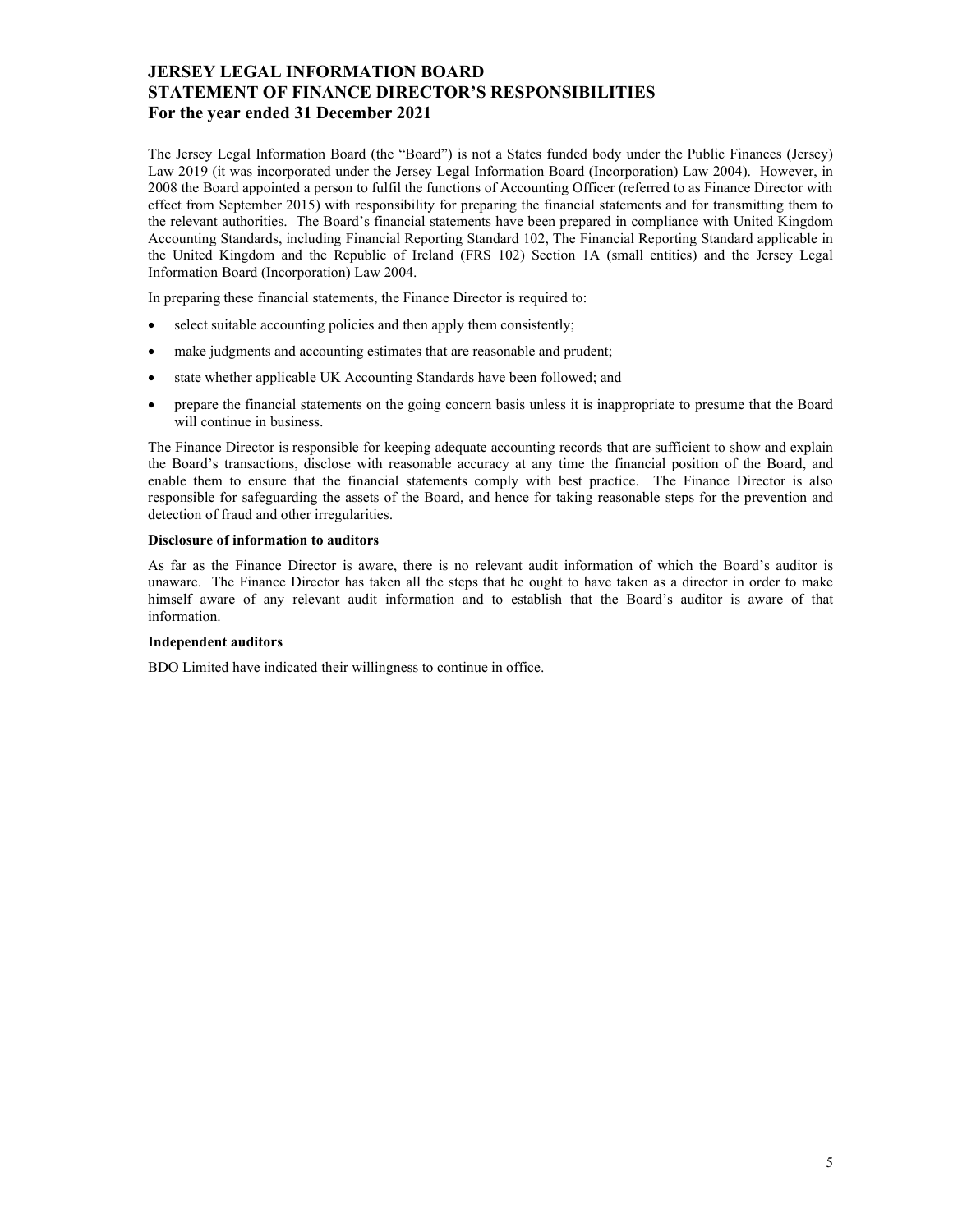## JERSEY LEGAL INFORMATION BOARD STATEMENT ON INTERNAL CONTROL For the year ended 31 December 2021

### Scope of responsibility

The Finance Director has responsibility for maintaining a sound system of internal control that supports the achievement of the Jersey Legal Information Board's policies, aims and objectives as set out by the members thereof, whilst safeguarding the public and other funding for which the Finance Director is responsible in accordance with the responsibilities assigned.

#### The purpose of the system of internal control

The system of internal control is designed to manage risk to a reasonable level, rather than to eliminate all risk of failure to achieve policies, aims and objectives. It therefore only provides reasonable, and not absolute, assurance of effectiveness. The system of internal control is based on an ongoing process designed to identify and prioritise the risks to the achievement of the Board's policies, aims and objectives; to evaluate the likelihood of those risks being realised; and to manage them efficiently, effectively and economically. The system of internal control has been in place during the financial year ended 31 December 2021 and will be maintained for subsequent financial years thereafter.

#### The risk and control framework

#### Risk Criteria and Evaluation

The specific approach is tailored to fit the circumstances of each area, but risk management operates on consistent principles of identifying and analysing the management risks against objectives.

Risks are assessed for likelihood and potential impact in order to help determine priority risks for action. Accountability for management of individual risks is established as an essential part of the risk management policy.

#### Risk Management Process

Risks are assessed, managed and reported at strategic and project level. Over-arching threats to delivery are reported to the full Jersey Legal Information Board, which reviews progress of projects against plans set as part of the planning process on a twice yearly basis.

### Review of effectiveness

The Finance Director also has responsibility for reviewing the effectiveness of the system of internal control. The review of the system of internal control is informed by the work of the executive management of the Jersey Legal Information Board, who have responsibility for the development and maintenance of the internal control framework.

### Jersey Legal Information Board

The full board of the Jersey Legal Information Board, which is comprised of those members as set out on page 1, meets twice a year in spring (to approve the Business Plan and the Annual Report and Financial Statements) and autumn. In addition, it periodically meets to consider the strategic direction and projects of the Jersey Legal Information Board for the forthcoming years.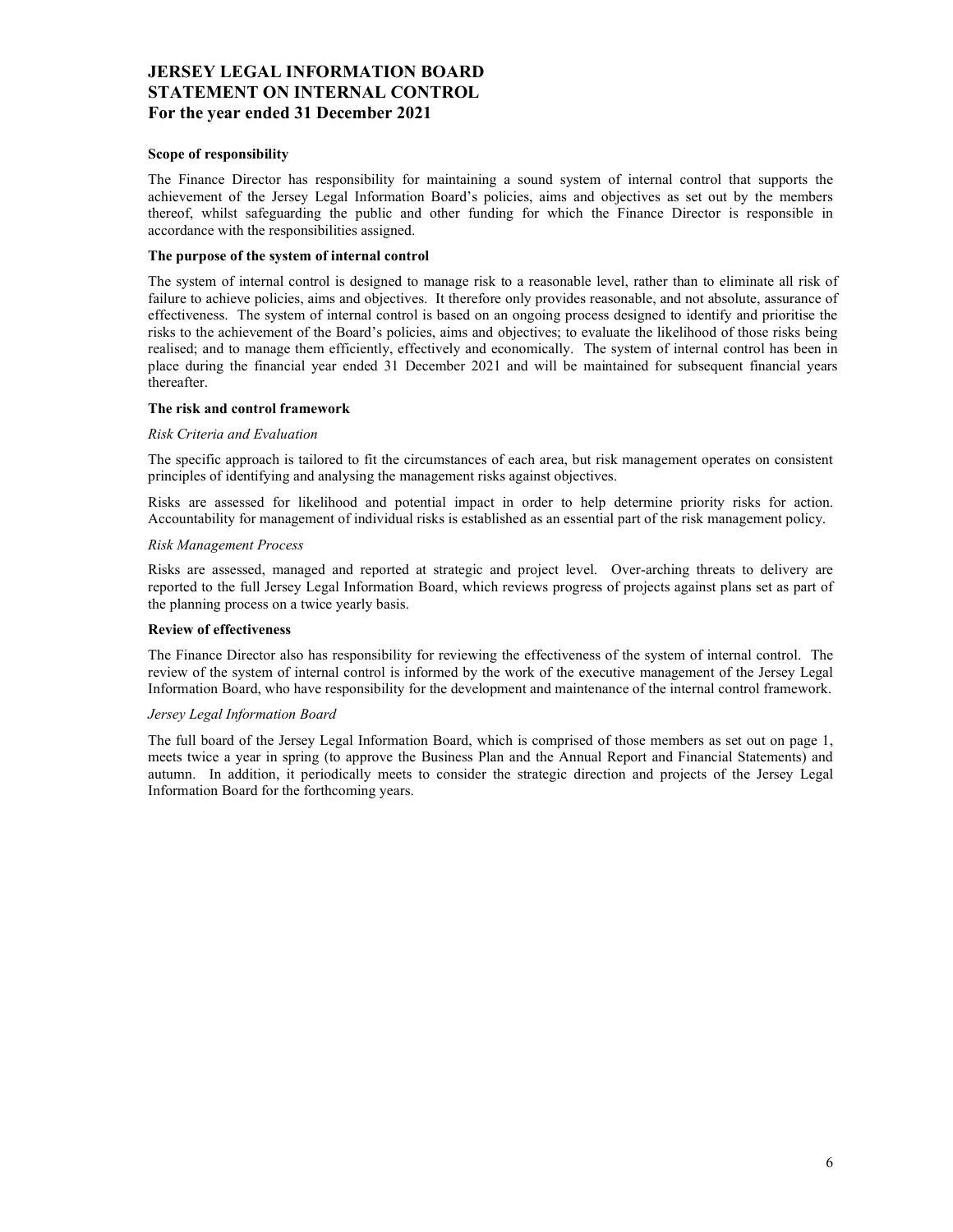## JERSEY LEGAL INFORMATION BOARD GRANT ASSURANCE STATEMENT For the year ended 31 December 2021

The Jersey Legal Information Board confirms that it has adhered to the terms and conditions of all previous grants awarded by the States of Jersey. There are controls in place within the Jersey Legal Information Board to ensure that funds are being spent appropriately and that value for money is being achieved, and all previous grants awarded by the States of Jersey were used for the purposes intended, as set out in the Annual Report on pages 2 to 4. It is confirmed that no grant was received during the year ended 31 December 2021 (2020: £Nil).

Signed on behalf of the Board.

James Lambert Finance Director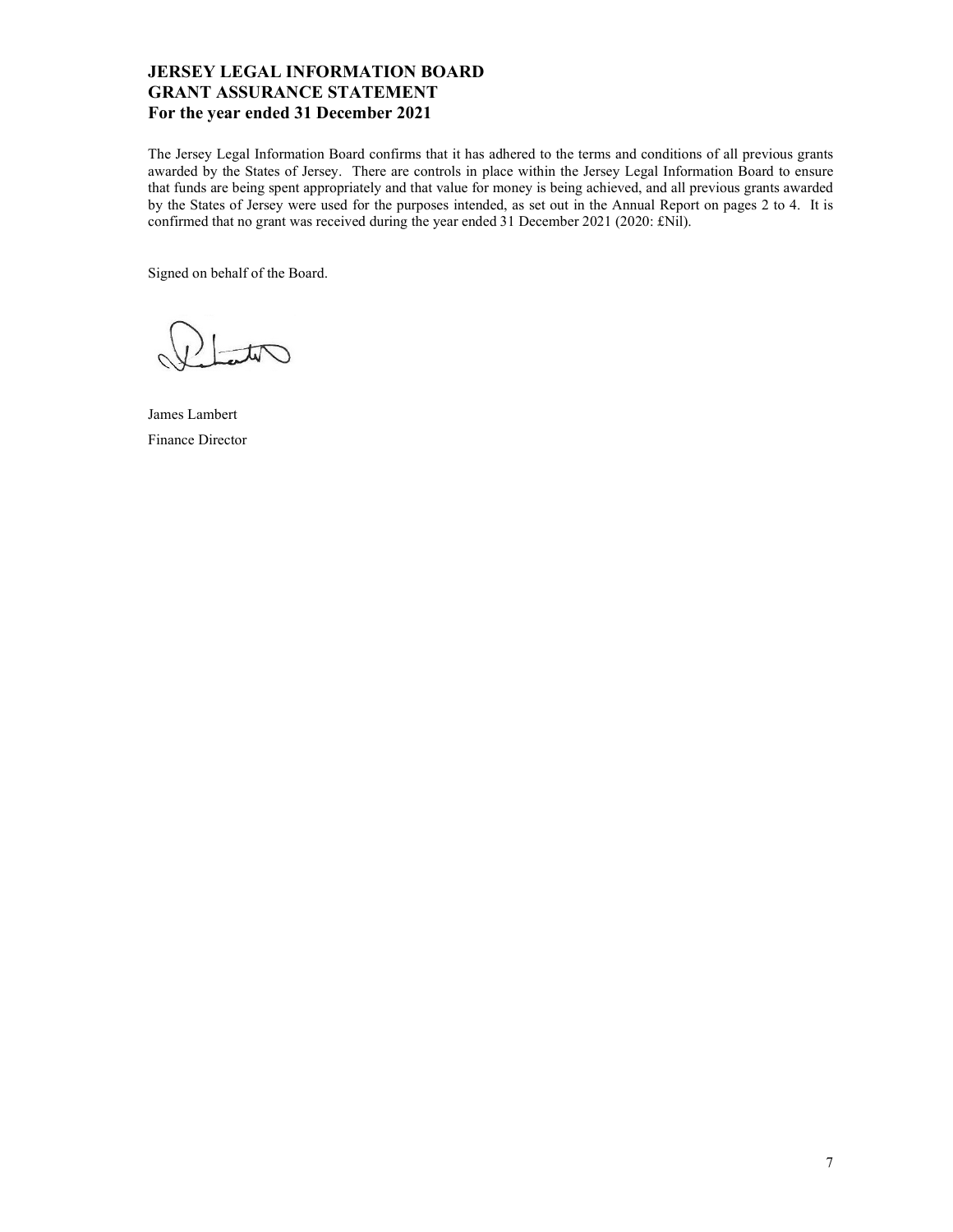

## **INDEPENDENT AUDITOR'S REPORT TO THE MEMBERS OF JERSEY LEGAL INFORMATION BOARD**

## **Opinion**

In our opinion, the financial statements:

- give a true and fair view of the state of the Board's affairs as at 31 December 2021 and of its profit for the year then ended; and
- have been properly prepared in accordance with United Kingdom Accounting Standards.

We have audited the financial statements of Jersey Legal Information Board ("the Board") for the year ended 31 December 2021 which comprise the Profit and Loss Account, the Balance Sheet, the Statement of Movement in Total Funds and Notes 1 to 14 to the financial statements, including a summary of significant accounting policies. The financial reporting framework that has been applied in their preparation is applicable law and United Kingdom Accounting Standards.

## **Basis for opinion**

We conducted our audit in accordance with International Standards on Auditing (UK) ("ISAs (UK)") and applicable law. Our responsibilities under those standards are further described in the Auditor's responsibilities for the audit of the financial statements section of our report. We are independent of the Board in accordance with the ethical requirements that are relevant to our audit of the financial statements, including the FRC's Ethical Standard, and we have fulfilled our other ethical responsibilities in accordance with these requirements. We believe that the audit evidence we have obtained is sufficient and appropriate to provide a basis for our opinion.

## **Conclusions relating to going concern**

In auditing the financial statements, we have concluded that the Board Members' use of the going concern basis of accounting in the preparation of the financial statements is appropriate.

Based on the work we have performed, we have not identified any material uncertainties relating to events or conditions that, individually or collectively, may cast significant doubt on the Board's ability to continue as a going concern for a period of at least twelve months from when the financial statements are authorised for issue.

Our responsibilities and the responsibilities of the Board Members with respect to going concern are described in the relevant sections of this report.

## **Other information**

The Board Members are responsible for the other information. The other information comprises the information included in the Annual Report, other than the financial statements and our auditor's report thereon. Our opinion on the financial statements does not cover the other information and, except to the extent otherwise explicitly stated in our report, we do not express any form of assurance conclusion thereon. In connection with our audit of the financial statements, our responsibility is to read the other information and, in doing so, consider whether the other information is materially inconsistent with the financial statements or our knowledge obtained in the audit or otherwise appears to be materially misstated. If we identify such material inconsistencies or apparent material misstatements, we are required to determine whether there is a material misstatement in the financial statements or a material misstatement of the other information. If, based on the work we have performed, we conclude that there is a material misstatement of this other information, we are required to report that fact.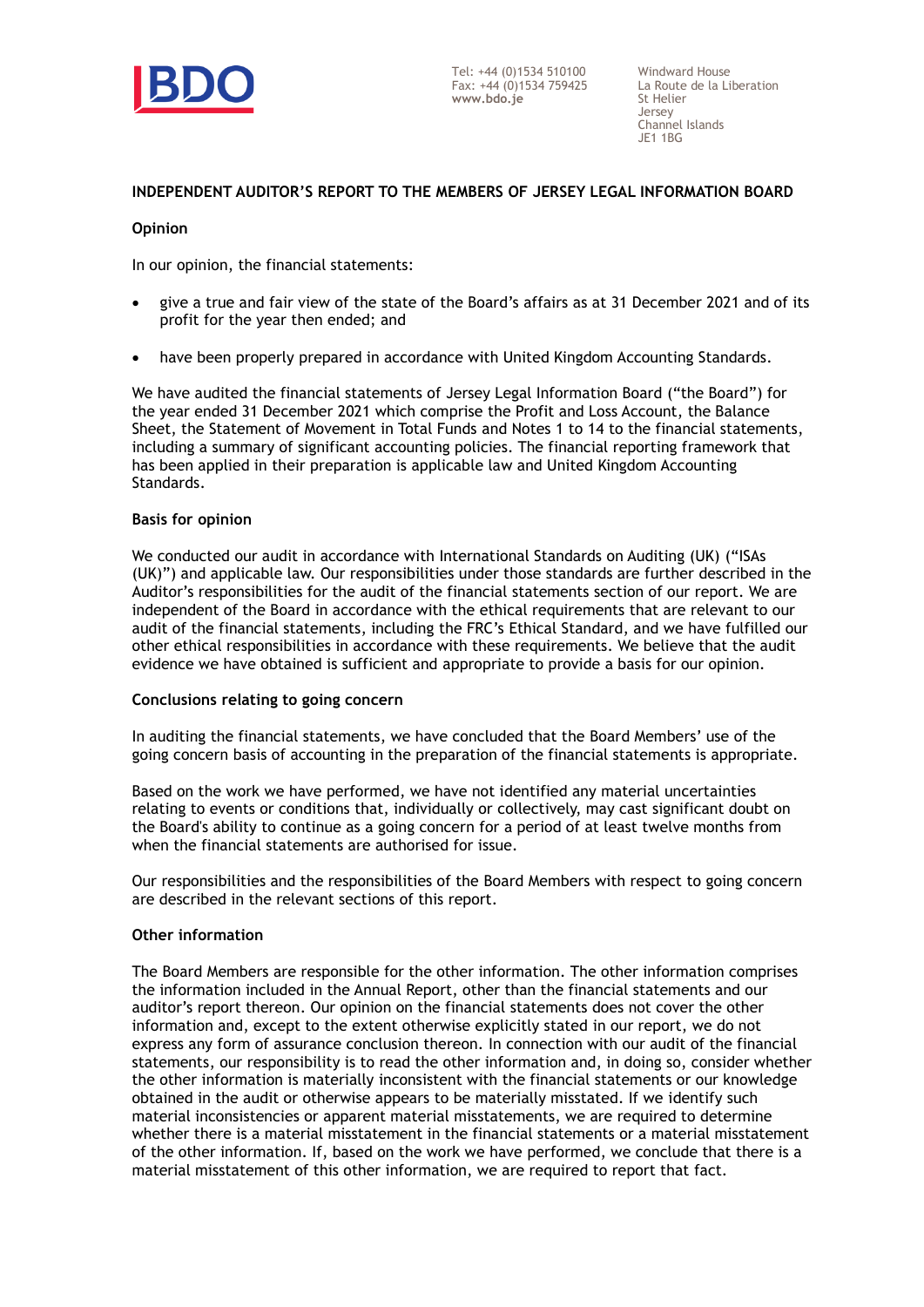

We have nothing to report in this regard.

## **Responsibilities of the Board Members**

As explained more fully in the Statement of Finance Director's Responsibilities, the Finance Director, on behalf of the Board, is responsible for the preparation of the financial statements and for being satisfied that they give a true and fair view, and for such internal control as the Finance Director determines is necessary to enable the preparation of financial statements that are free from material misstatement, whether due to fraud or error.

In preparing the financial statements, the Finance Director is responsible for assessing the Board's ability to continue as a going concern, disclosing, as applicable, matters related to going concern and using the going concern basis of accounting unless the Board members either intend to liquidate the Board or to cease operations, or have no realistic alternative but to do so.

## **Auditor's responsibilities for the audit of the financial statements**

Our objectives are to obtain reasonable assurance about whether the financial statements as a whole are free from material misstatement, whether due to fraud or error, and to issue an auditor's report that includes our opinion. Reasonable assurance is a high level of assurance, but is not a guarantee that an audit conducted in accordance with ISAs (UK) will always detect a material misstatement when it exists. Misstatements can arise from fraud or error and are considered material if, individually or in the aggregate, they could reasonably be expected to influence the economic decisions of users taken on the basis of these financial statements.

## **Extent to which the audit was capable of detecting irregularities, including fraud**

Irregularities, including fraud, are instances of non-compliance with laws and regulations. We design procedures in line with our responsibilities, outlined above, to detect material misstatements in respect of irregularities, including fraud. The extent to which our procedures are capable of detecting irregularities, including fraud is detailed below.

The entity has non-complex transactions and regular meetings by the members which is a sufficient control to mitigate any risks. Our audit procedures were designed to incorporate an element of unpredictability, and we performed a combination of substantive and control tests.

Our audit procedures were designed to respond to risks of material misstatement in the financial statements, recognising that the risk of not detecting a material misstatement due to fraud is higher than the risk of not detecting one resulting from error, as fraud may involve deliberate concealment by, for example, forgery, misrepresentations or through collusion. There are inherent limitations in the audit procedures performed and the further removed non-compliance with laws and regulations is from the events and transactions reflected in the financial statements, the less likely we are to become aware of it.

A further description of our responsibilities for the audit of the financial statements is located at the Financial Reporting Council's website at: [www.frc.org.uk/auditorsresponsibilities.](http://www.frc.org.uk/auditorsresponsibilities) This description forms part of our auditor's report.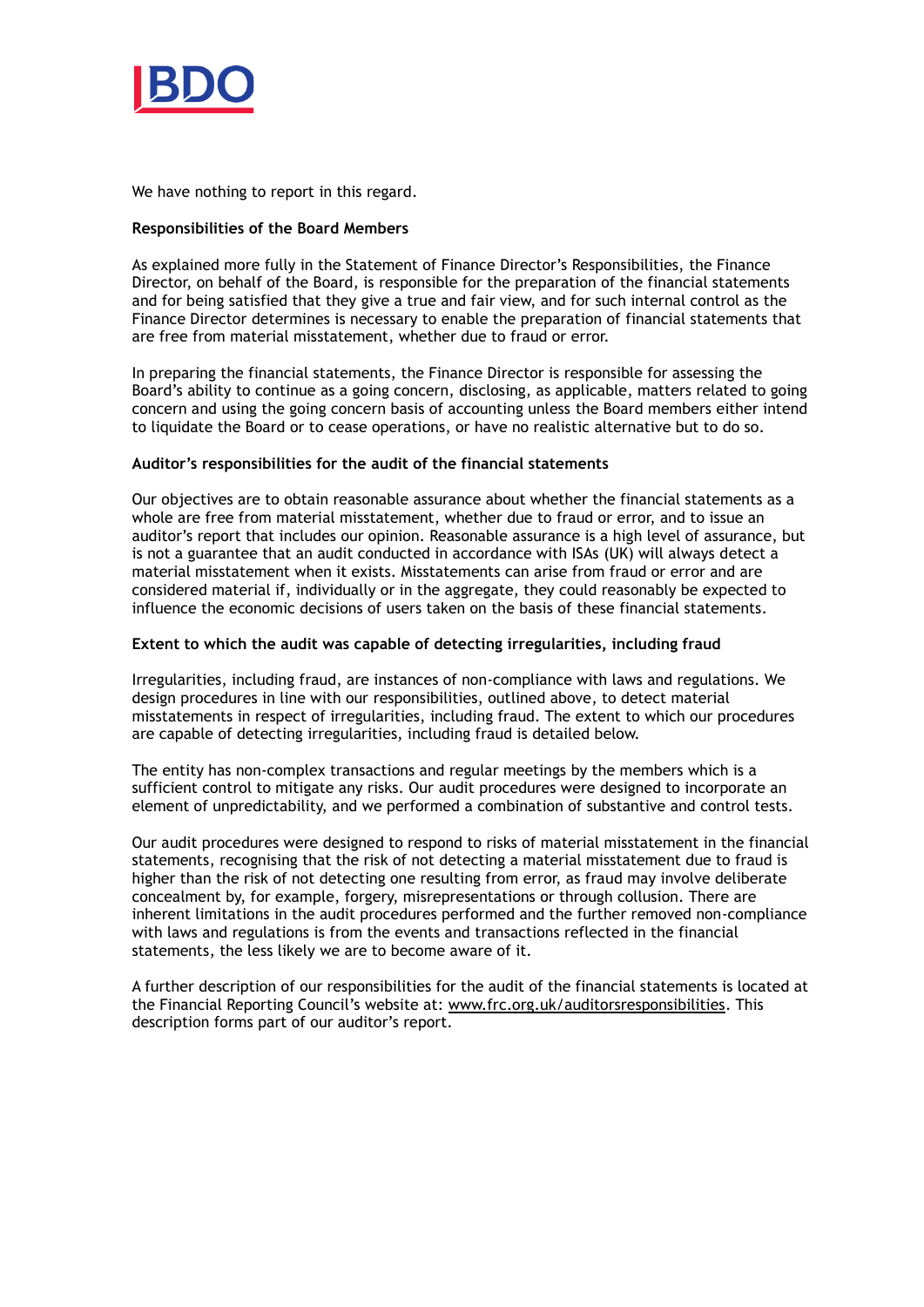

### **Use of our report**

This report is made solely to the Board's members, as a body, in accordance with our engagement letter and in accordance with the Jersey Legal Information Board (Incorporation) Law 2004. Our audit work has been undertaken so that we might state to the Board's members those matters we are required to state to them in an auditors' report and for no other purpose. To the fullest extent permitted by law, we do not accept or assume responsibility to anyone other than the Board and the Board's members as a body, for our audit work, for this report, or for the opinions we have formed.

 $\int$  in  $\int$ 

**BDO Limited Chartered Accountants Jersey, Channel Islands 27 April 2022**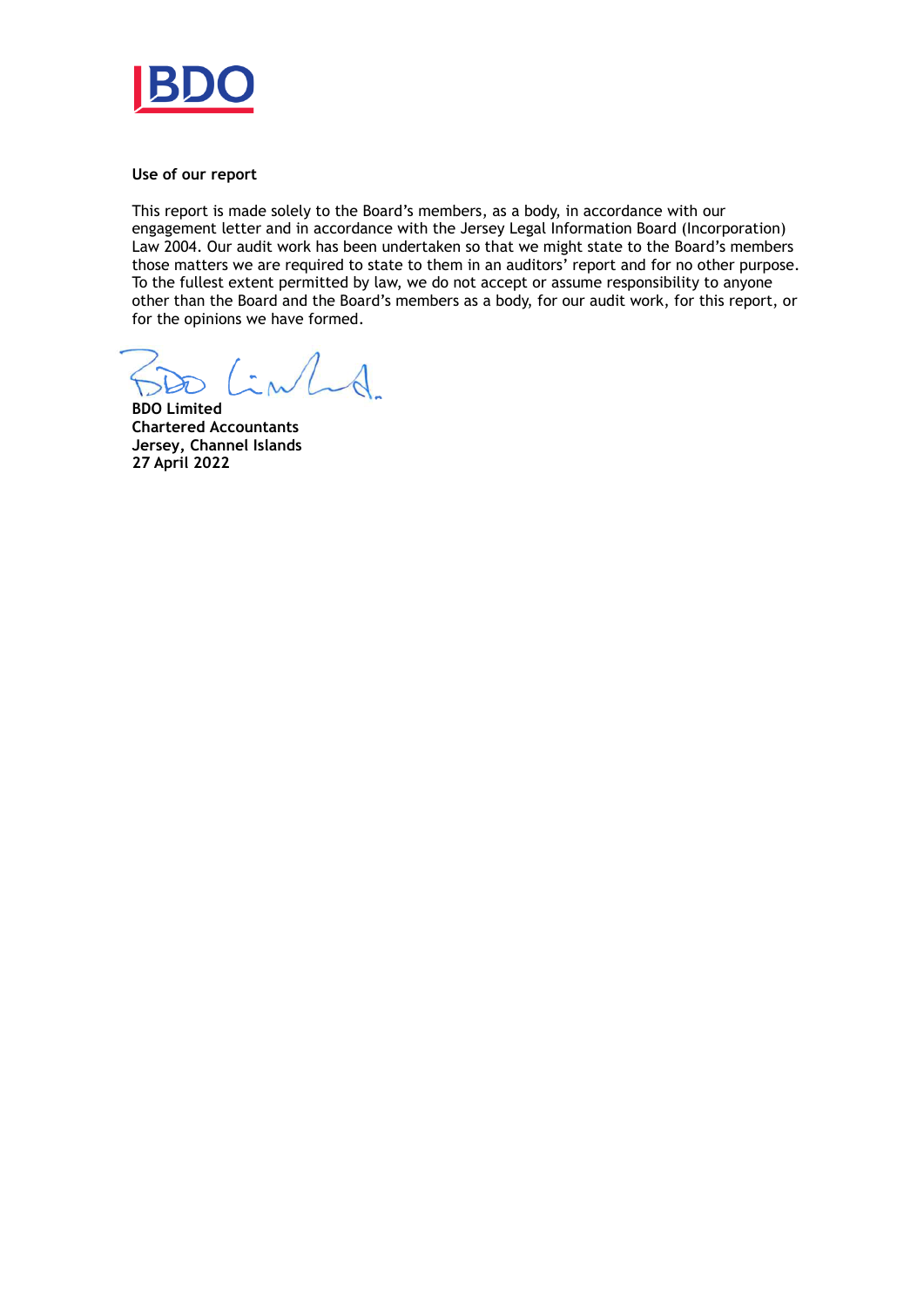## JERSEY LEGAL INFORMATION BOARD PROFIT AND LOSS ACCOUNT For the year ended 31 December 2021

|                                         | <b>Notes</b>   | 2021                 | 2020    |
|-----------------------------------------|----------------|----------------------|---------|
|                                         |                | $\pmb{\mathfrak{L}}$ | £       |
| <b>INCOME</b>                           | 3              |                      |         |
| Website (subscriptions)                 |                | 187,450              | 197,822 |
| Website (pay as you go)                 |                | 3,298                | 2,735   |
| Justis Publishing royalties             |                | 23,030               | 19,246  |
| <b>Bank</b> interest                    |                | 72                   | 880     |
|                                         |                | 213,850              | 220,683 |
| <b>EXPENDITURE</b>                      | $\mathfrak{Z}$ |                      |         |
| Website                                 | 10             | 95,507               | 115,082 |
| On-line guidance                        |                |                      | 525     |
| Civil justice                           |                |                      |         |
| Research                                | 11             | 54,473               | 54,898  |
| Programme management and administration | 12             | 36,751               | 33,808  |
| Audit fee                               |                | 6,371                | 5,983   |
|                                         |                | 193,102              | 210,296 |
| Retained gain for the financial year,   |                |                      |         |
| transferred to accumulated deficit      | 8              | 20,748               | 10,387  |

All activities are derived from continuing operations.

There are no recognised gains or losses in either year other than the loss for that year, and as such, no statement of recognised gains or losses has been presented.

The notes on pages 14 to 17 form an integral part of these financial statements.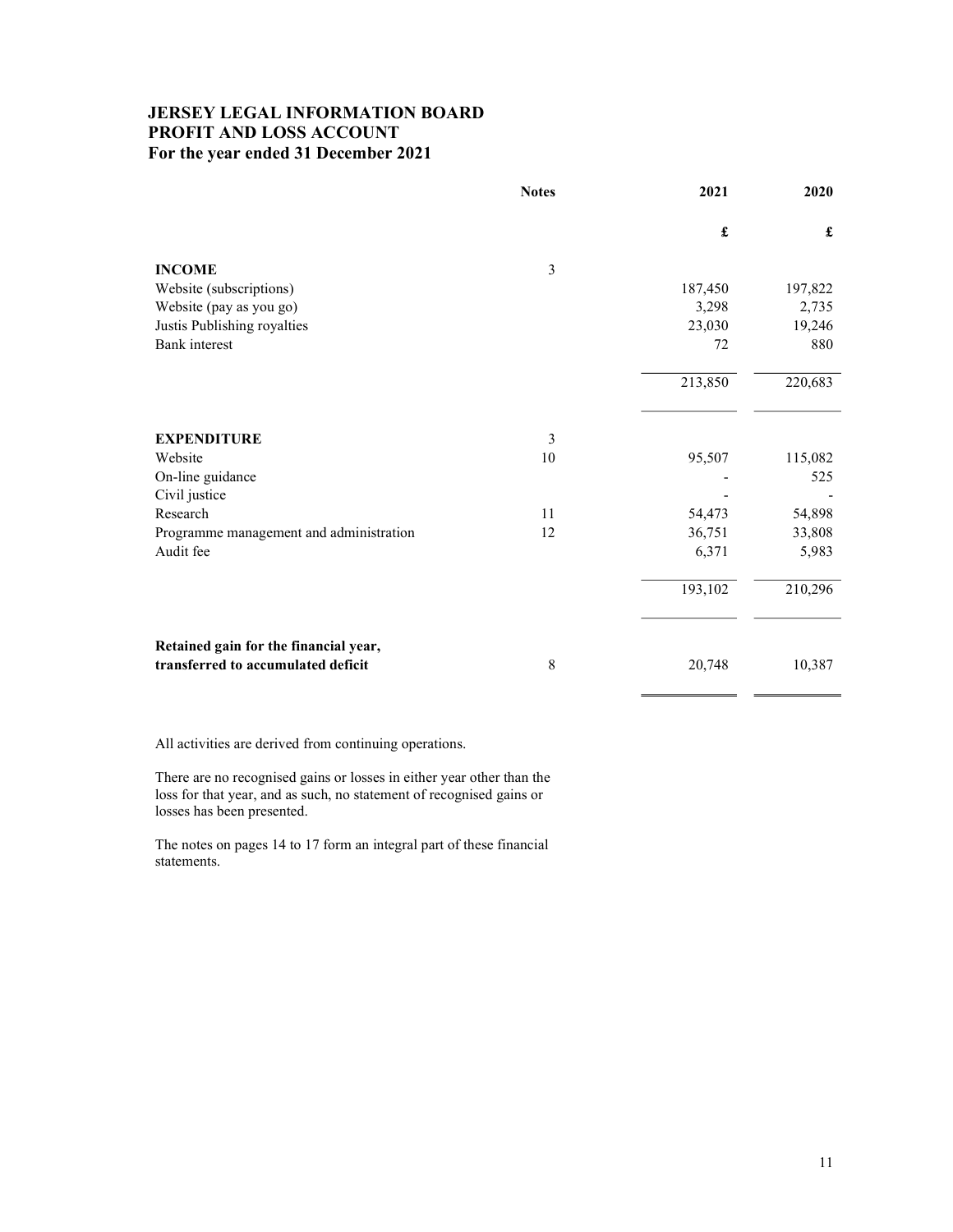## JERSEY LEGAL INFORMATION BOARD BALANCE SHEET As at 31 December 2021

|                                                          | <b>Notes</b>   | 31 December<br>2021 | 31 December<br>2020 |
|----------------------------------------------------------|----------------|---------------------|---------------------|
|                                                          |                | £                   | £                   |
| <b>CURRENT ASSETS</b>                                    |                |                     |                     |
| Receivables                                              | $\overline{4}$ | 6,417               | 5,415               |
| Cash at bank                                             | 5              | 769,499             | 751,668             |
|                                                          |                | 775,916             | 757,083             |
| <b>CREDITORS: amounts falling</b><br>due within one year | 6              | (16, 121)           | (18,036)            |
| <b>NET CURRENT ASSETS</b>                                |                | 759,795             | 739,047             |
| <b>CAPITAL AND RESERVES</b>                              |                |                     |                     |
| Reserves                                                 | 7              | 1,825,929           | 1,825,929           |
| Accumulated deficit                                      | 8              | (1,066,134)         | (1,086,882)         |
| <b>NET FUNDS</b>                                         |                | 759,795             | 739,047             |
|                                                          |                |                     |                     |

These financial statements were approved and authorised for use by the Board of the Jersey Legal Information Board on 27 April 2022.

Signed on behalf of the Board.

Tut

James Lambert Finance Director

The notes on pages 14 to 17 form an integral part of these financial statements.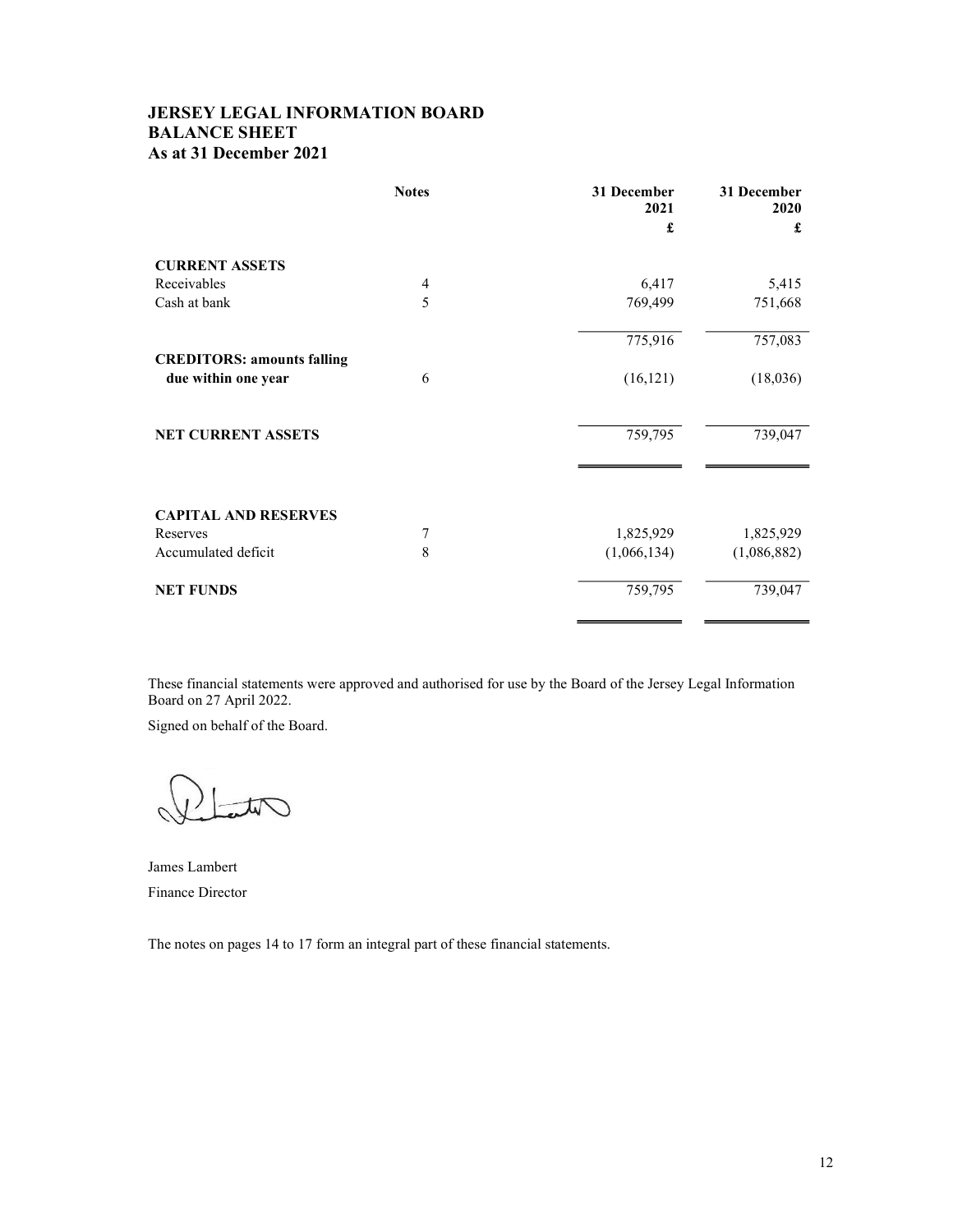## JERSEY LEGAL INFORMATION BOARD STATEMENT OF MOVEMENT IN TOTAL FUNDS For the year ended 31 December 2021

|                                                | 31 December<br>2021 | 31 December<br>2020 |
|------------------------------------------------|---------------------|---------------------|
|                                                | £                   | £                   |
| Gain/loss for the year                         | 20,748              | 10,387              |
| Net addition to net funds<br>Opening net funds | 20,748<br>739,047   | 10,387<br>728,660   |
| <b>Closing net funds</b>                       | 759,795             | 739,047             |

The notes on pages 14 to 17 form an integral part of these financial statements.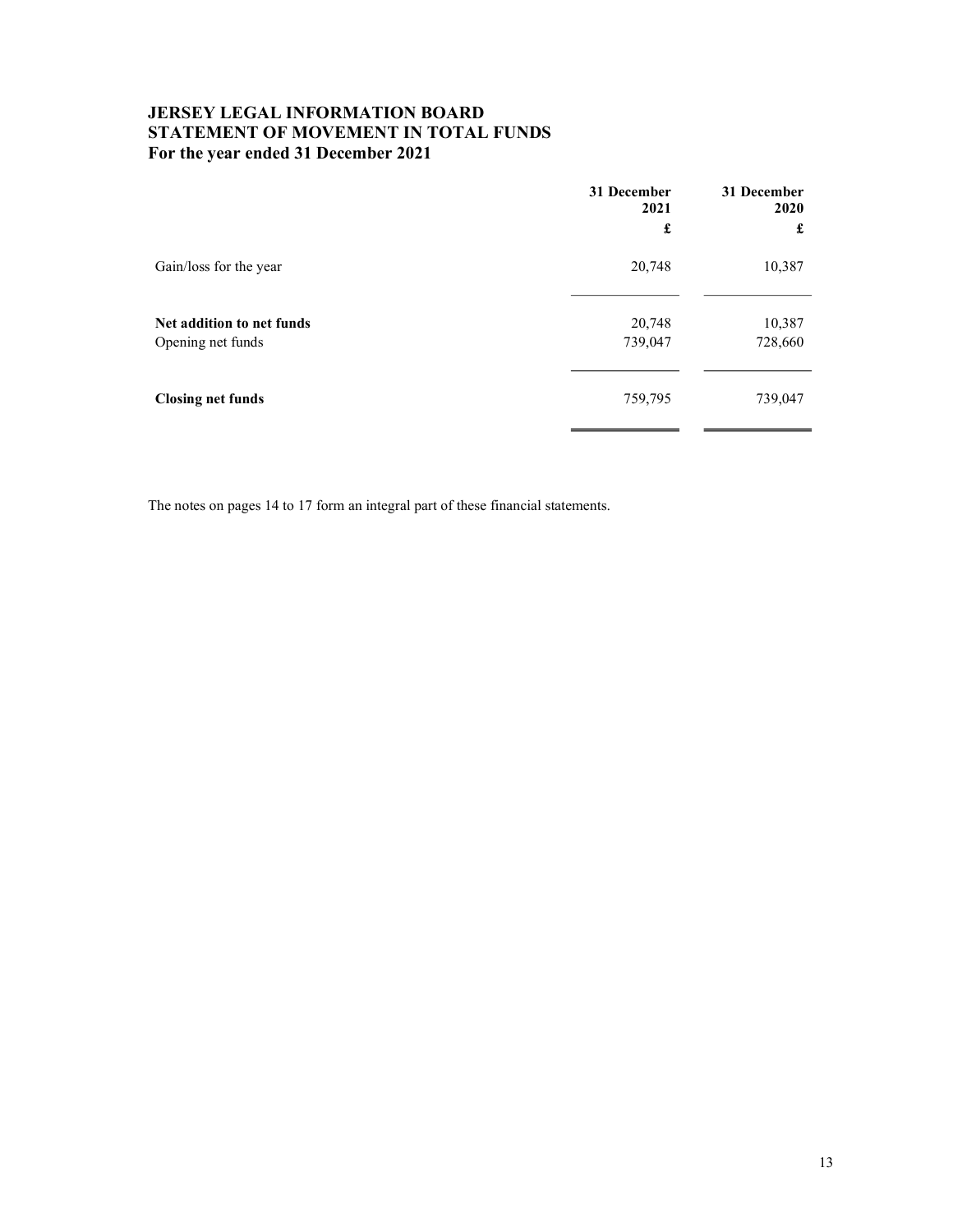## JERSEY LEGAL INFORMATION BOARD NOTES TO THE FINANCIAL STATEMENTS For the year ended 31 December 2021

### 1. GENERAL INFORMATION

The Jersey Legal Information Board was incorporated pursuant to the Jersey Legal Information Board (Incorporation) Law 2004, which law was registered by the Royal Court of Jersey on 27 August 2004. The aim of the Board is to promote accessibility of the written law and legal processes to the public, and an integrated and efficient legal system, through the use of information technology.

### 2. STATEMENT OF COMPLIANCE

The Board's financial statements have been prepared in compliance with United Kingdom Accounting Standards, including Financial Reporting Standard 102, The Financial Reporting Standard applicable in the United Kingdom and the Republic of Ireland (FRS 102) Section 1A (small entities) and the Jersey Legal Information Board (Incorporation) Law 2004.

### 3. SUMMARY OF SIGNIFICANT ACCOUNTING POLICIES

The principal accounting policies applied in the preparation of these financial statements are set out below. These policies have been consistently applied to all the years presented, unless otherwise stated.

### (a) Basis of preparation

These financial statements are prepared on a going concern basis, under the historical cost convention. The accounting policies stated below have been applied consistently, unless otherwise noted.

The preparation of financial statements requires the use of certain critical accounting estimates. It also requires management to exercise its judgement in the process of applying the Board's accounting policies. The Board assess there to be no material areas involving a higher degree of judgement or complexity within the financial statements.

### (b) Going concern

The Board has no fixed term borrowing and is not reliant on short term borrowings. The Board is in a net asset position at the year end and will be able to meet its liabilities as they fall due. Consequently, the members have a reasonable expectation that the Board has adequate resources to continue in operational existence for the foreseeable future. Accordingly, the Board continues to adopt the going concern basis in preparing these financial statements.

### (c) Exemptions for qualifying entities under FRS 102

FRS 102 allows a qualifying entity certain disclosure exemptions, subject to certain conditions, which have been complied with, including notification of, and no objection to, the use of exemptions by the Board members.

The Board has taken advantage of the following exemption: from preparing a statement of cash flows, on the grounds that the Board qualifies for the small company exemption under paragraph  $5(g)$  of the Financial Reporting Standard No 1 (Revised) Cash Flow Statements.

### (d) Functional and presentation currency

The Board's financial statements are presented in pound sterling. The Board's functional and presentation currency is the pound sterling.

### (e) Income

Income is comprised of website usage subscriptions, bank interest and other miscellaneous items. The subscription income is recognised over the period during which the benefit for such subscriptions is derived. Income received in advance is treated as deferred income and released to the profit and loss account during the period of account to which it relates.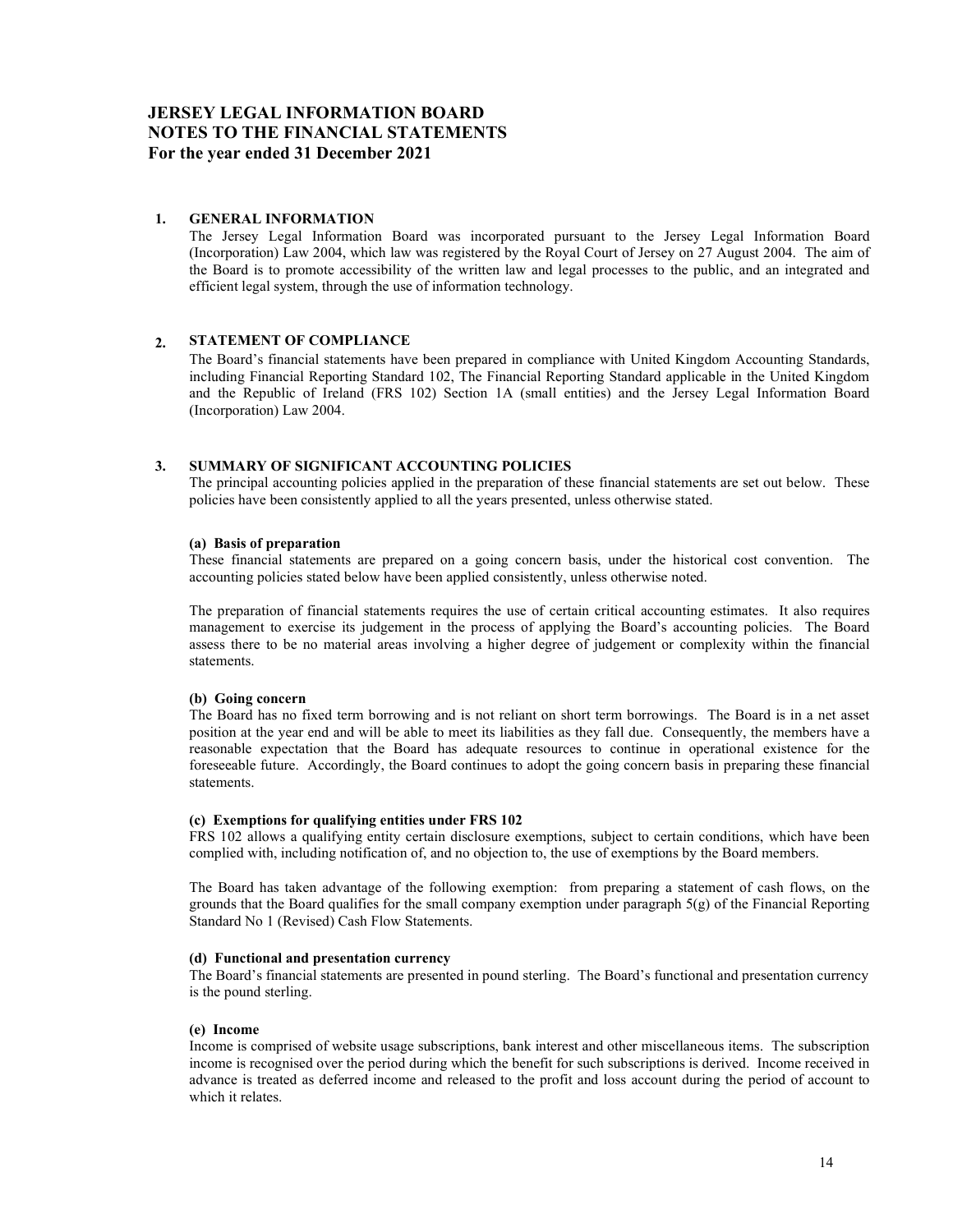## JERSEY LEGAL INFORMATION BOARD NOTES TO THE FINANCIAL STATEMENTS (CONTINUED) For the year ended 31 December 2021

### (f) Expenditure

Expenses are accounted for on an accruals basis. The costs of developing and maintaining the design and content of the website are charged to the profit and loss account as incurred. The Board has no employees of its own. Staff are provided on a consultancy basis.

### (g) Taxation

In accordance with Article 123C of the Income Tax (Jersey) Law 1961, as amended, the Jersey Legal Information Board is subject to tax at a rate of 0% (2020: 0%).

#### (h) Cash and cash equivalents

Cash and cash equivalents includes cash in hand, deposits held at call with banks, other short-term highly liquid investments with original maturities of three months or less and bank overdrafts. Bank overdrafts, when applicable, are shown within borrowings in current liabilities.

### (i) Financial assets

Basic financial assets, including trade and other receivables, cash and bank balances and investments in commercial paper, are initially recognised at transaction price, unless the arrangement constitutes a financing transaction, where the transaction is measured at the present value of the future receipts discounted at a market rate of interest.

Such assets are subsequently carried at amortised cost using the effective interest method.

At the end of each reporting period, financial assets measured at amortised cost are assessed for objective evidence of impairment. If an asset is impaired the impairment loss is the difference between the carrying amount and the present value of the estimated cash flows discounted at the asset's original effective interest rate. The impairment loss is recognised in profit or loss.

If there is a decrease in the impairment loss arising from an event occurring after the impairment was recognised, the impairment is reversed. The reversal is such that the current carrying amount does not exceed what the carrying amount would have been had the impairment not previously been recognised. The impairment reversal is recognised in profit or loss.

Financial assets are derecognised when (a) the contractual rights to the cash flows from the asset expire or are settled, or (b) substantially all the risks and rewards of the ownership of the asset are transferred to another party or (c) despite having retained some significant risks and rewards of ownership, control of the asset has been transferred to another party who has the practical ability to unilaterally sell the asset to an unrelated third party without imposing additional restrictions.

#### (j) Financial liabilities

Basic financial liabilities, including trade and other payables.

Debt instruments are subsequently carried at amortised cost, using the effective interest rate method.

Trade payables are obligations to pay for goods or services that have been acquired in the ordinary course of business from suppliers. Accounts payable are classified as current liabilities if payment is due within one year or less. If not, they are presented as non-current liabilities. Trade payables are recognised initially at transaction price and subsequently measured at amortised cost using the effective interest method.

Financial liabilities are derecognised when the liability is extinguished, that is when the contractual obligation is discharged, cancelled or expires.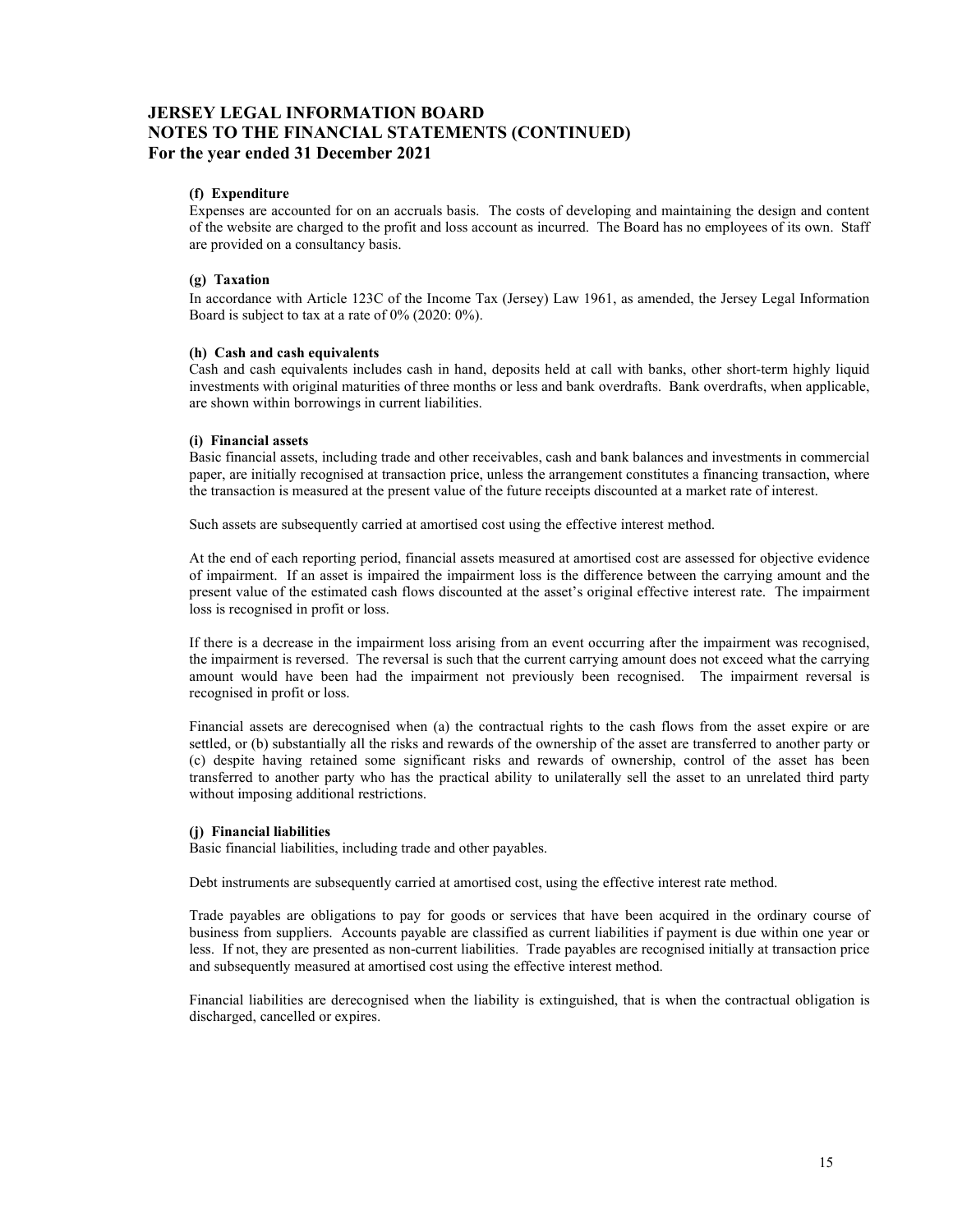## JERSEY LEGAL INFORMATION BOARD NOTES TO THE FINANCIAL STATEMENTS (CONTINUED) For the year ended 31 December 2021

## 4. RECEIVABLES

|                             | 31 December<br>2021<br>£ | 31 December<br>2020<br>£ |
|-----------------------------|--------------------------|--------------------------|
| Justis Publishing royalties | 6,417                    | 5,415                    |
|                             | 6,417                    | 5,415                    |

### 5. CASH AT BANK

|              | 31 December<br>2021 | 31 December<br>2020 |
|--------------|---------------------|---------------------|
|              | £                   | £                   |
| Cash at bank | 769,499             | 751,668             |

## 6. CREDITORS: AMOUNTS FALLING DUE WITHIN ONE YEAR

|           | 31 December<br>2021 | 31 December<br>2020 |
|-----------|---------------------|---------------------|
|           | £                   | £                   |
| Accruals  | 10,261              | 12,336              |
| Audit fee | 5,860               | 5,700               |
|           | 16,121              | 18,036              |

### 7. RESERVES

|                         | 31 December<br>2021 | 31 December<br>2020 |
|-------------------------|---------------------|---------------------|
|                         | £                   |                     |
| Balance brought forward | 1,825,929           | 1,825,929           |
| Balance carried forward | 1,825,929           | 1,825,929           |

During the year, no funding was received from the Judicial Greffe. The reserves arise from funding provided to the Jersey Legal Information Board by the Judicial Greffe between 2004 and 2014. There are no restrictions attaching the use or distribution of the reserves.